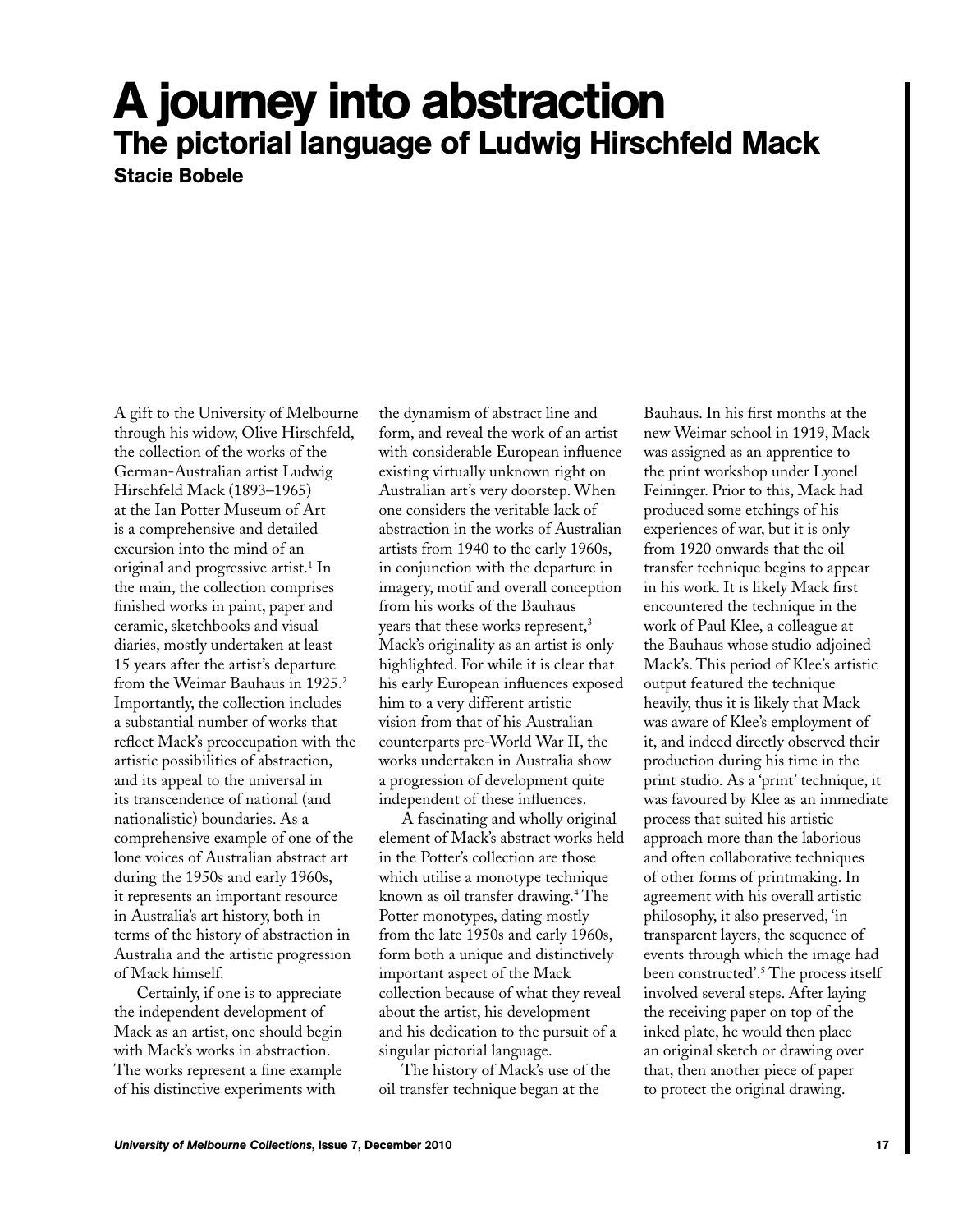Ludwig Hirschfeld Mack, Untitled (Abstract composition), (n.d.), transfer printed ink on paper, 29.5 x 43.3 cm. Left: recto; right: verso. Reg no. 1982.0124.075, gift of Mrs Olive Hirschfeld, 1982, University of Melbourne Art Collection. Reproduced with the permission of Mr Christopher Bell.



Utilising a stylus or other pointed implement, he would then trace the original drawing. The pressure from the stylus would penetrate through to the receiving paper, picking up the ink from the plate below and producing a copy (in mirror image) of the original drawing. Shading could then be applied through the pressure of one's hand or fingertips.6

The Potter's monotypes reflect an adjustment to the oil transfer technique not seen in Mack's work prior to his arrival in Australia. This later technique reflects an ingenious and more direct method of printmaking than that which he had employed with Klee at the Bauhaus studios. Using this method, the 'original' drawing is made directly onto the back of the receiving paper with either pencil or ballpoint pen. The 'print' is received on the other side, thus inextricably linking both original and print on the same (but obverse) sheet of paper (illustrated above).7 Rather than utilising the technique in order to produce a copy of another work, the reasons for choosing it were thus obviously aesthetic—the line produced is of a fine yet darkly definitive nature that varies in its quality according to viscosity of ink, texture of paper and the relative hardness of the pencil or pen used for the 'original' drawing. The technique also introduces the element of chance to the creation process, and the effects produced are in keeping with a Bauhaus

ideal of 'truth to materials'—a method of working that encouraged improvisation, and which was seen to enhance the creative process. The economy of technique also allowed the artist the aesthetic benefits of the production of a softer, printed line, but without the rigmarole of most print processes. The ability to produce such a line in an action akin to drawing undoubtedly informed the imagery used by Mack in many of the monotypes in the Potter collection, most of which are explorations of the natural rhythms of line, form and (where watercolours have been incorporated) colour.

In his own documented references to abstract art, Mack emphasised the importance of movement and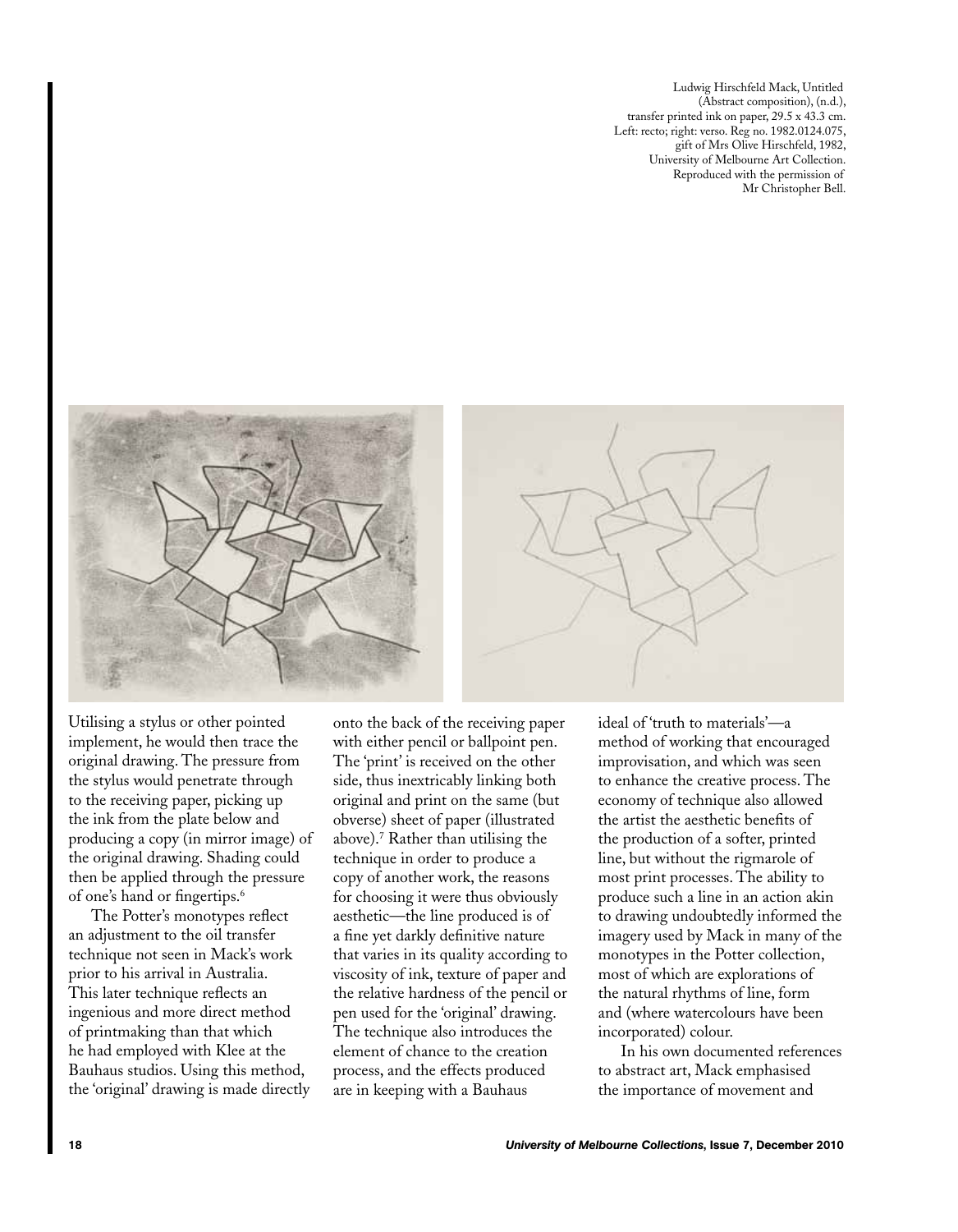**Right:** Ludwig Hirschfeld Mack, Untitled (Abstract linear composition), (n.d.), ink on paper, 37.6 x 28.5 cm. Reg no. 1982.0123.059, gift of Mrs Olive Hirschfeld, 1982, University of Melbourne Art Collection. Reproduced with the permission of Mr Christopher Bell.

**Below:** Ludwig Hirschfeld Mack, *Kiss*, (n.d.), transfer printed ink on paper, 29.5 x 43.3 cm. Reg. no. 1982.0124.026, gift of Mrs Olive Hirschfeld, 1982, University of Melbourne Art Collection. Reproduced with the permission of Mr Christopher Bell.



balance in the work of art, and the artist's knowledge of 'pictorial means' through the composition of 'lines, shapes, values of light and dark, of textures and colours'.8 Mack's objective was not to reproduce nature, but to produce an organic form that appealed to nature in its purity and balance. In several working sketches and drawings in ink and pencil (see example top right) one is able to observe Mack's pursuit of such balance. Almost through the use of a single stroke, Mack explores the potential for change of a particular form through several metamorphoses.

Experimenting between the differing linear effects required to impart the effect of two and three dimensions, in reading each form across the page, one is almost able to follow the artist's train of thought as he pursues a single motif: the use of a circle, a hatched or broken line and its effect upon the whole.<sup>9</sup>

Two monotypes from the collection exemplify this derivation of form to the elemental of two dimensions. In *Kiss* (illustrated above), the swooning embrace of lovers remains just that, two forms entwined as one through Mack's

 $\frac{d}{dt} \frac{d}{dt} \frac{d}{dt} \frac{d}{dt} \frac{d}{dt} \frac{d}{dt} \frac{d}{dt} \frac{d}{dt} \frac{d}{dt} \frac{d}{dt} \frac{d}{dt} \frac{d}{dt} \frac{d}{dt} \frac{d}{dt} \frac{d}{dt} \frac{d}{dt} \frac{d}{dt} \frac{d}{dt} \frac{d}{dt} \frac{d}{dt} \frac{d}{dt} \frac{d}{dt} \frac{d}{dt} \frac{d}{dt} \frac{d}{dt} \frac{d}{dt} \frac{d}{dt} \frac{d}{dt} \frac{d}{dt} \frac{d}{dt} \frac{d}{dt} \frac{$ 

use of overlapping line and his contradictory application of the advancing and receding qualities of light and shade. Where Mack has incorporated colour, as in the 1956 work Untitled (Abstract) (illustrated on page 20), it is used to aid a certain rhythmic flow, often ignoring the deep black, interlocking lines left by the transfer process. This use of colour independent of the dominance of the graphic line and accompanying shades of light and dark also has the effect of creating a certain spatial ambiguity, adding interest and longevity to the viewer's gaze. In Untitled (Fish-like forms—yellow, pink, green and blue) (illustrated on page 21 and on front cover), these qualities of light and shade are further contradicted through the use of both colour and texture. This textured appearance is achieved through a slight adjustment to the oil transfer process at the point of preparing the plate. After the application of ink usually done with a roller to ensure a smooth and even application—the surface is graded by running a comb or similar object through it, removing some ink from places and allowing an excess or build-up in others. In effect, this working of the plate is akin to the more traditional painterly monotype technique of manipulating ink or paint upon a smooth surface to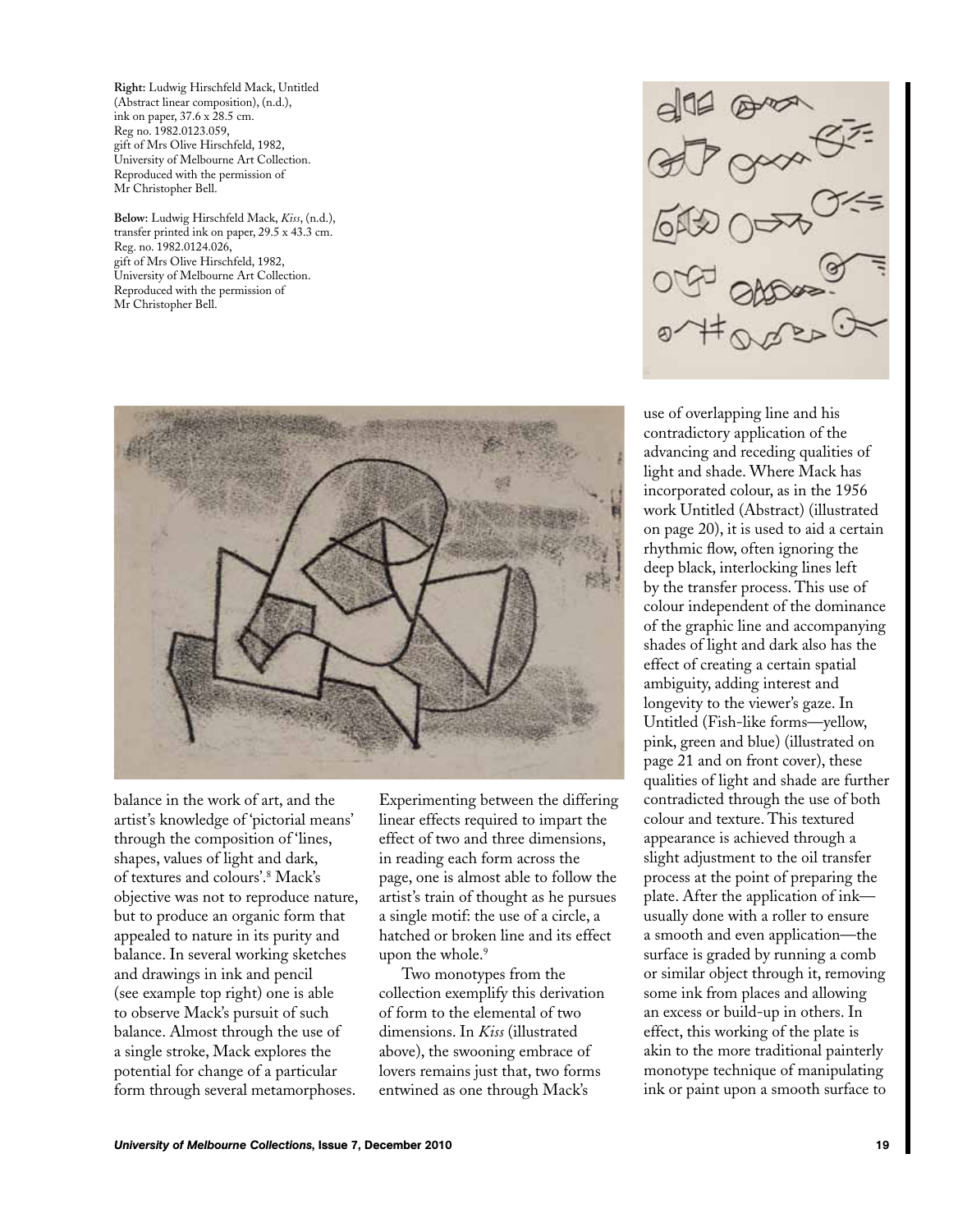Ludwig Hirschfeld Mack, Untitled (Abstract), 1956, transfer printed ink with watercolour on paper, 17.3 x 24.7 cm. Reg no. 1971.0022, gift of Mrs Olive Hirschfeld, 1971, University of Melbourne Art Collection. Reproduced with the permission of Mr Christopher Bell.



create an image that is subsequently printed onto a piece of paper after running through a press. The outline and shading of the drawn image are thus compromised by the uneven application of ink on the plate. In this work, the striations in the ink are more readily seen in the areas shaded through the pressure of the artist's hand or fingertips, made when creating the transferred image. Mack's application of colour consolidates the flattened form of the central fish-like shape, with those colours surrounding it adding a rhythmic flow, but no depth.

Many of the monotypes, such as Untitled (Abstract composition with wave shapes) (illustrated opposite,

above), and Untitled (Abstract composition) (illustrated on page 23), feature a large, unadorned 'vessel' of intersecting shapes and shades anchored to the centre of the page by either a definite horizon line that alludes to earth and sky, or by radiating horizontals that emanate from the vessel itself. Akin to a single musical chord played in open silence, these benign vessels loom between the second and third dimension, waiting over their vacant landscapes as sentinels of pure form. Although the oil transfer technique marries perfectly with the use of watercolour (the watercolours are repelled by the oil-based lithographic ink used, and thus lines do not bleed into colour),

many of the monotype works held by the Potter use no watercolour at all and are startlingly elegant in their simplicity. Deceptively rudimentary in their minimalism, Mack's use of overlapping and interconnected lines, combined with his deft employment of shading, allude to a certain depth, but always cleverly deny it. The direction of line in all of these 'vessel' monotypes extends horizontally, which at once alludes to the possibility of a landscape while also providing a static sense of balance and harmony. As viewers, our eyes are automatically centred on the page.

In Untitled (illustrated on page 22), the central figure is anchored in its landscape by horizontal fields both above and below, the boundaries of two worlds, between which a central vessel remains. This interplanetary 'head' is a combination of repeated circles, of different sizes and shades, and some truncated in form. This use of repetitive form gives a sense of unity—that even those separate remain to be considered as satellites, remaining as an interconnected singular being. The dominant use of blue for the circular form is a 'natural' combination in keeping with Bauhaus colour theory and the 'language' of colour.10 The theme of 'between two worlds' was a constant and favoured motif of Mack's. It is possible to apply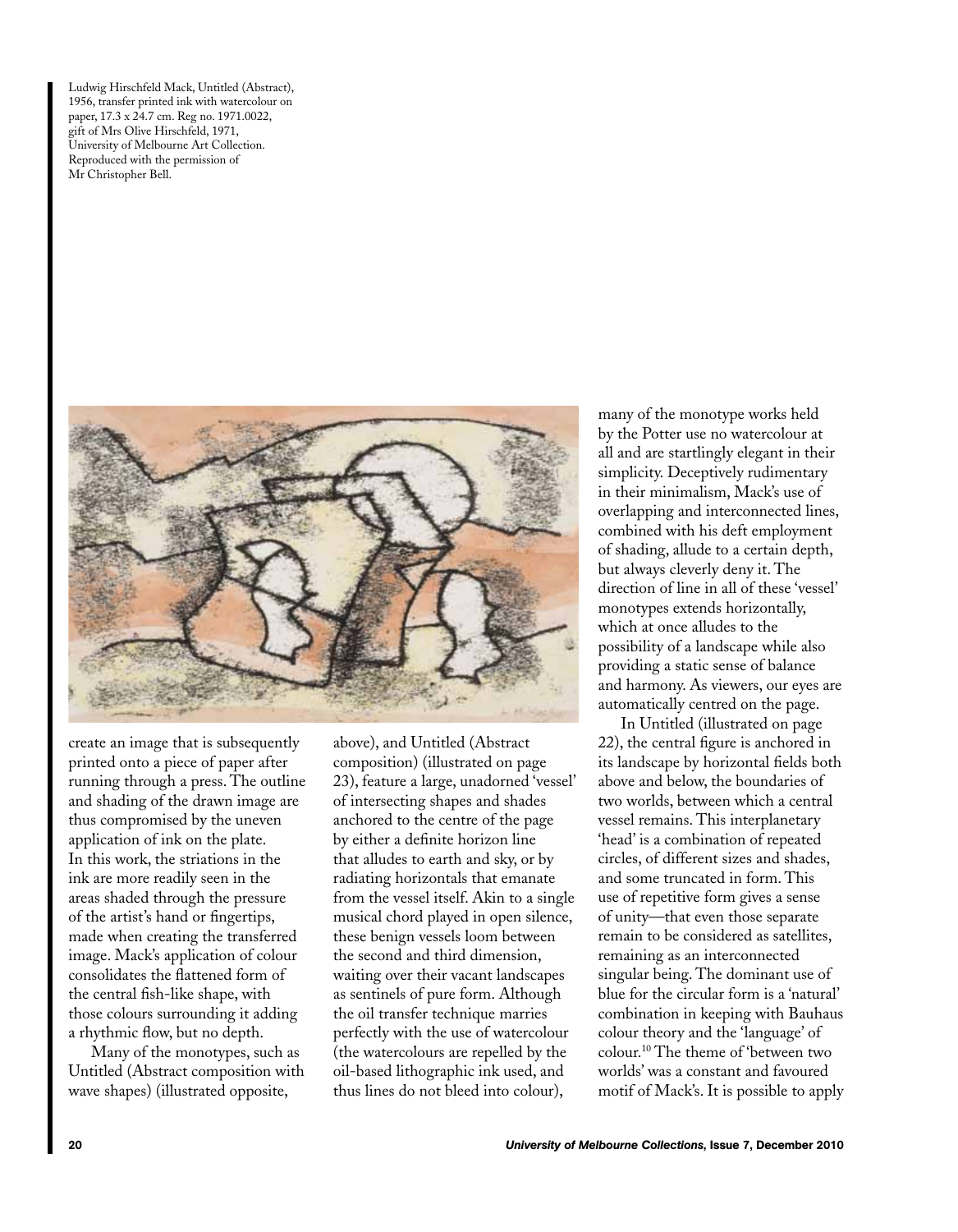**Left:** Ludwig Hirschfeld Mack, Untitled (Abstract composition with wave shapes), (n.d.), transfer printed ink on paper, 29.5 x 43.4 cm. Reg no. 1982.0124.040, gift of Mrs Olive Hirschfeld, 1982, University of Melbourne Art Collection. Reproduced with the permission of Mr Christopher Bell.

**Below:** Ludwig Hirschfeld Mack, Untitled (Fish-like forms – yellow, pink, green and blue), 1960, transfer printed ink with watercolour on paper, 23.6 x 20.5 cm. Reg. no.1982.0099, gift of Mrs Olive Hirschfeld, 1982, University of Melbourne Art Collection. Reproduced with the permission of Mr Christopher Bell. See also detail on front cover.

this theme to Mack's experiences as an immigrant in Australia and, before that, as a displaced German exiled because of his political beliefs. It is worth considering this motif in a more spiritual sense, however, in light of his intention for the higher purposes of art and its use as a tool of self-discovery in the spiritual journey of the individual. Mack's spiritual interests tended to steer away from doctrinal Christian religion and, while he was referred to as a saintly figure by students and work colleagues alike, this serenity could have its antecedents in multiple sources rather than any singular one. From his initial days at the Bauhaus with Johannes Itten—a follower of the Mazdaznan sect—to his own readings in Theosophy (where planets and solar systems are conscious entities in themselves), $11$  it could be said that Mack's interests in the spiritual—and the very nature of human existence—were wide and varied. Certainly much of his imagery focussed on the universal man and his connection with wider humanity and creation.

This connection and the application of art as a balm for a disjointed, displaced and generally traumatised society—its possible psychological and physiological benefits and its application to broader use—were not concepts unique to the Bauhaus, but this overall philosophy was one of the central proclamations of the art school's manifesto upon its establishment in 1919.<sup>12</sup> With

colleagues such as Paul Klee, Wassily Kandinsky and Laszlo Maholy-Nagy, Mack studied and worked alongside the pioneers of modernism in a questioning of every kind of tradition,

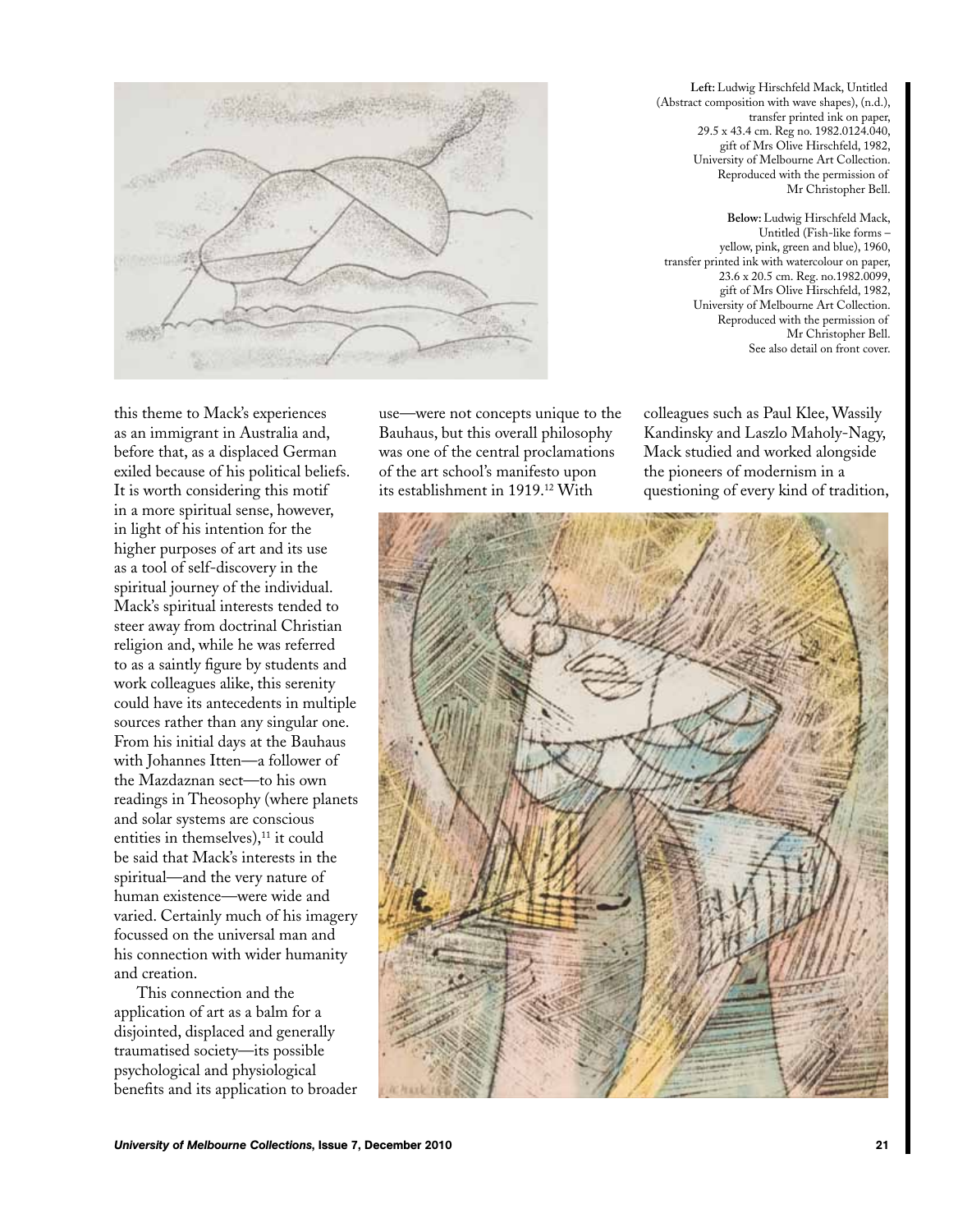Ludwig Hirschfeld Mack, Untitled, 1958, transfer printed ink and watercolour on paper, 15.8 x 21.9 cm. Reg no. 1971.0027, gift of Mrs Olive Hirschfeld, 1971, University of Melbourne Art Collection. Reproduced with the permission of Mr Christopher Bell.

that they hoped would lead to a new way of living and of considering the world. Much of this involved a reduction of the visual arts to their most basic elements—the relationship between form and colour, the rhythm of point and line—and then the application of those discoveries to the development of an aesthetic in industry, design and the visual arts that, when applied to all the things that surround us, would result in a unity within society. While this objective may be considered utopian, it reflected an important moment in the consideration of art, its purpose and reception. The seemingly radical breaking down of barriers between the 'high' and 'applied' arts saw the beginning of art that existed outside the walls of museums and the educated and stepped into the lives of society at large.

Taking this into account, it is important to consider Mack's monotypes as part of a broader artistic project that included his paintings, his experiments with light and colour, and his emphasis on the importance of the visual arts in education. The problem of form that he addressed in his monotypes was a problem to be solved by the pursuit of a balance and unity that was not a representation of the seen in nature, but was instead akin to an act of creation



in the presentation of a version of the unseen. While Mack may have worked quite independently of the small yet active group of Australian abstract artists that began to emerge in greater numbers from the early 1960s, the place of his abstract works in Australia's art history remains no less important. For while Mack's works share the utopian aspirations of his abstractionist contemporaries in Australia in their pursuit of a universal pictorial language, they also form a direct and important link to the original European proponents of abstraction in western art.

**Stacie Bobele** completed her Master of Arts (art history) at the Australian National University in 2008. This article is a result of her research undertaken as the inaugural Ursula Hoff Intern, based at the Ian Potter Museum of Art, University of Melbourne.

## Notes

1 Of German descent, Ludwig Hirschfeld Mack came to Australia in 1940 aboard the refugee ship, *Dunera*, along with 2,000 other men. Upon his arrival, he was interned briefly in the camps at Orange and Hay, then at Tatura. His release was secured in 1942 by Sir James Darling, then headmaster of Geelong Grammar School, where he was appointed art master. He remained in the position for 15 years until his retirement. For further